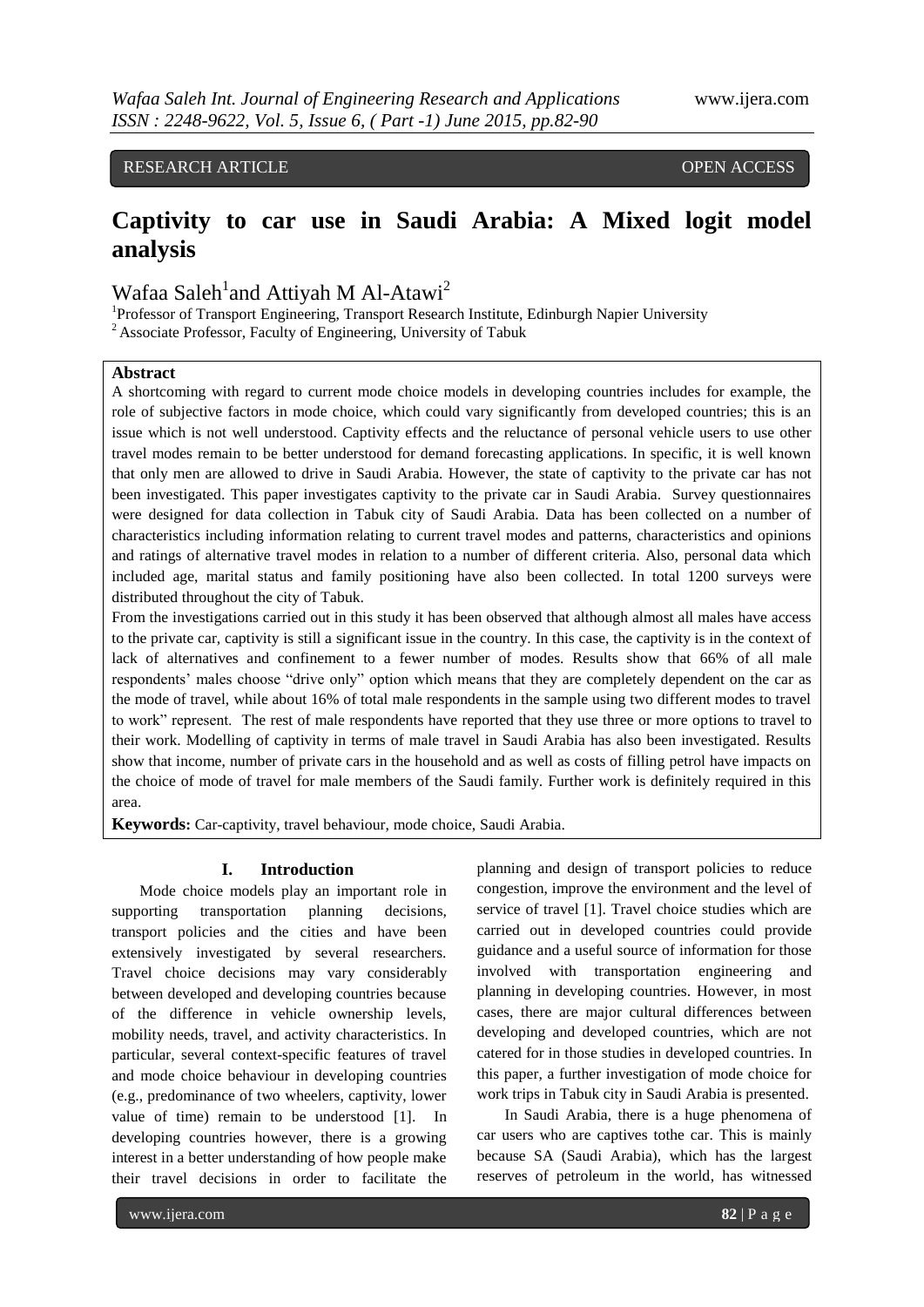rapid socio-economic transformation, and thus has helped to improve the status of travel by car due to cheap oil prices.The recent and past travel patterns show that the growing mobility needs and simultaneous reduction in public transportation use will no doubt lead to increases in congestion and worsening air quality. To meet the growing mobility needs on such a massive scale, several cities are considering various types of policies to manage the demand for travel which are appropriate to travel and traffic conditions for each city [1].

Saudi Arabia is an Islamic kingdom where most Saudis practice Islamic religion and this doctrine's religious beliefs are reflected in all aspects of Saudi public life, including social and economic development ([2], [3]  $&[4]$ ).. From a travel point of view women are not allowed to self drive traditionally, in spite of their increased involvement in Saudi work force. That makes them captive riders. [5]have investigated gender differences in the context of travel choices and behaviour in Tabuk city of Saudi Arabia. The male travellers however, have an increased access to the car. There have been increasing claims that "*The males use only car as a travel option",* so in this paper, this claim has also been investigated.

A shortcoming with regard to current mode choice models in developing countries includes for example, the role of subjective factors in mode choice, which could vary significantly from developed countries; this is an issue which is not well understood. Captivity effects and the reluctance of personal vehicle users to use other travel modes remain to be better understood for demand forecasting applications. In addition, three strong assumptions are often made in mode choice analysis practiced in developing countries. Firstly, the choice set is usually assumed to be fixed and pre-specified for all users (this is relaxed partially by including variables such as vehicle availability). Secondly, it is often assumed that the coefficients of independent variables affecting mode choice utility are the same across different user groups. And lastly, the utility specification is assumed to belinearly related to the independent variables in most of the applications. Given the wide variability in socio demographic characteristics and vehicle ownership in developing countries, these assumptions are unlikely to hold in practice. Because of these limitations, there is a

substantial discrepancy between actual and projected ridership levels in some public transport facilities [1]. The aim of this paper is to investigate and report on results on the characteristics of car users in Saudi Arabia as a main mode of travel to work and characteristics of the users. Captivity to the car is also investigated and analysed in terms of socio economic characteristics, characteristics of the transport system and those of the journey.

The specific objectives of the paper are:

- 1. Investigate a number of socioeconomic characteristics of the "captive" travellers in comparison with those of "choosers" riders.
- 2. Investigate the proportion of captive riders for various modes, and their travel characteristics within Tabuk city in Saudi Arabia.
- 3. Investigate the differences in attitudes and perceptions between captive and choice travellers.

This paper consists of six parts, firstly the background of the paper and its goal and the concept of captivity are described. The second part is a literature review of captivity and captivity modelling, the third part describes the methodology, the general characteristics and historical developments of travel in Saudi Arabia and Tabuk, the data collection, fourth part contains the analysis of the characteristics of captive travellers in Tabuk, choice and captive. The fifth part compares the results of the models and finally, a summary of the research conclusions is presented.

# **II. Literature review of captivity**

Miskeenet al. [6] used a calibrated Multinomial Logit Model for intercity trips to examine the national-level intercity transportation in Libya using nationwide revealed preferences (RP) and stated preferences (SP) survey. The model was developed to examine deference purposes of intercity trips (work, social and recreational) and model used for prediction based on the maximum likelihood method [4]. The final sample size consisted of 1300 interviews were obtained from all major intercity corridors in Libya for model development. About two-thirds of this data was used for model calibration, and the remaining parts were used for model validation. The intercity travel mode-choice model was successfully calibrated and validated. The outcomes indicated that, the overall model is effective and yields higher precision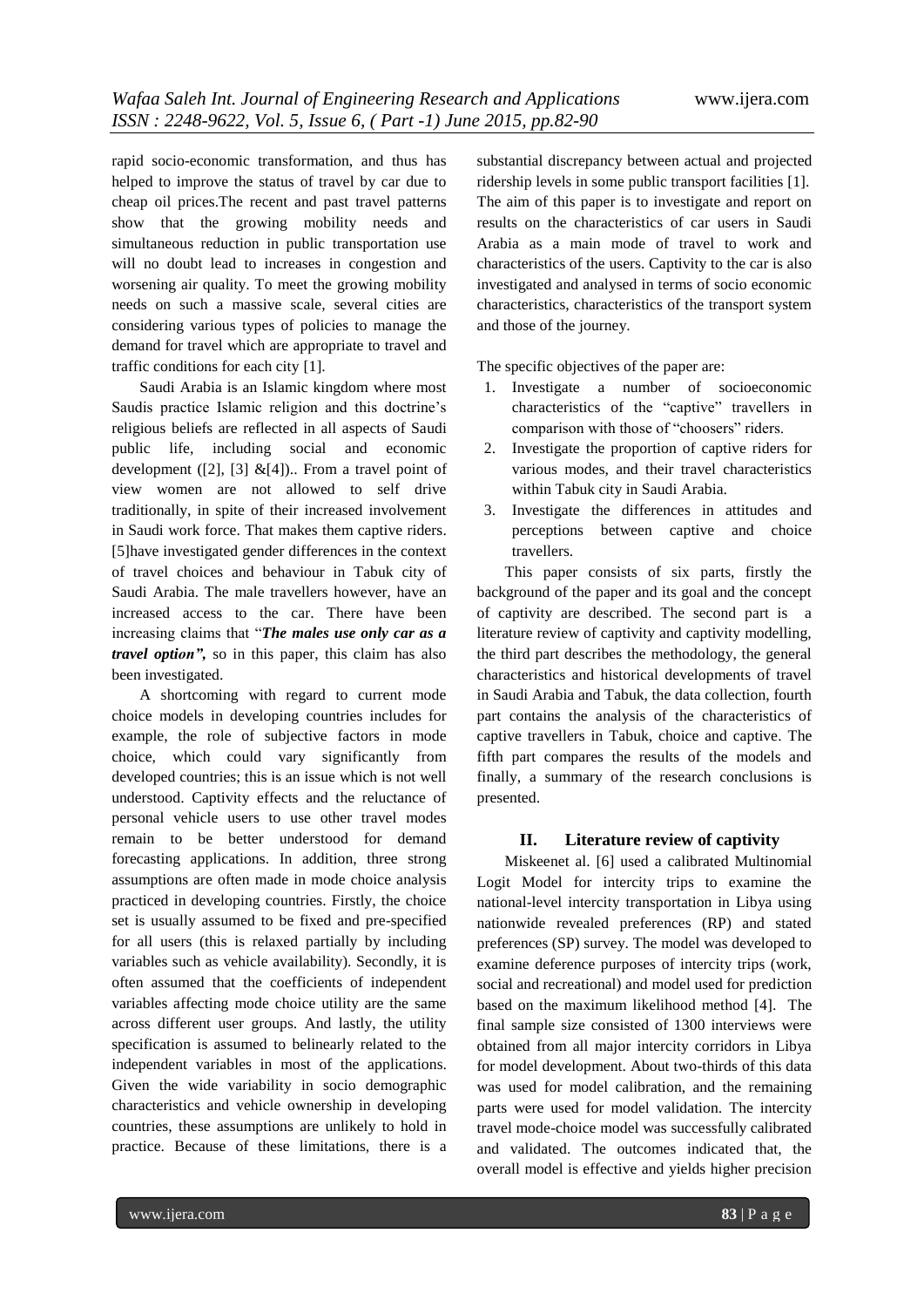of estimation. The proposed model by [6] is beneficial, due to the fact that, it is receptive to a lot of variables, and can be employed to determine the impact of modifications in the numerous characteristics on the need for various travel modes. Estimations of the model are useful to planners to estimate market shares for various modes and determine the impact of unique policy modifications on the need for intercity travel.

Khanet al. [7] reported a statistical framework to analyse the degree of mode captivity in a multimodal travel environment to find its influence on the forecasted travel behaviour. They conducted computer-based stated preference (SP) surveys in Southern Redland Shire, Queensland, presenting the respondents with eight randomly generated SP mode choice games. Based on these responses, an individual was determined to be a mode captive or mode choice user. The set of mode captive users was further split into car captive and public transport captive users. From the result they found approximately 60% were determined to be car captive users; i.e. not perceiving to switch to any travelling alternative of car, shown to them in the SP survey. Nested logit models were then estimated, using the mode choice data only, for four trip purposes of work, shopping, education and other trips. The trip purposes were further categorised on the basis of two trip lengths (regional and local trips) resulting in the estimation of eight unique mode choice models to forecast the mode shares of the targeted population. The model specification developed for the mode choice model comprised the hypothetical travelling alternatives to car, namely bus on bus way, walk on walkway and cycle to cycleway. The bus on bus way mode further associated a set of five transit access modes of feeder bus, walking and cycling to bus way, park and ride, and kiss and ride.

Degree of car captivity in the travel behaviour of the region, were analysed by multinomial logistic regression equations, based on the three sociodemographic characteristics of household size, number of vehicles per household and age-group of the individuals, along with the level-of-service parameter of trip lengthusing Logistic regression by software SPSS 15.0. They determined the significant parameters influencing the three possible outcomes of an individual; being a mode chooser, car captive or PT captive user for each trip purpose. Their analysis showed that the attribute of number of vehicles per

household served as the driving determinant for the traveller type outcome of an individual for each trip purpose.The likelihood of the traveller being a mode chooser or PT captive user was found to reduce substantially for each trip purpose with a unit increase in the number of vehicles in the household. They also tested various probability functions with varying values of parameters, in order to observe the possible changes in the outcomes of traveller type.

Choice set generation has received considerable attention in the realm of route choice behaviour, where the number of possible alternatives can virtually number to infinity. Notable among these studies is the implicit availability and perception (IAP) model developed by [8], which penalises the utility of an alternative based on its perceived availability. [9]proposed an ideologically similar model form where the utility of an alternative is specified as a continuous probability density function with one or two mass points, the mass points allowing for an alternative to be either extremely unattractive or entirely dominant. [10]for instance, presented a specification in which the individual is either captive to an alternative or is free to choose from the full choice set according to a Multinomial Logit (MNL) model; they called this the "dogit" model [11].

However none of the above addresses the typical complex captive condition of travel which exist in Tabuk city of Saudi Arabia due to strict cultural norms and cheapest oil price. Therefore the study has been undertaken using the following approach.

# **III. Survey design and Data collection**

Situated in north-western Saudi Arabia, Tabuk is the provincial capital and headquarters of the Governor of the Tabuk region, local councils and branches of various governmental departments. It is the northern gateway to the Kingdom, close to the Jordanian border. It is the largest city in North Western Saudi Arabia and is mainly a military town. It has a population of 441,351 (2004 data) and is spread over an area of 104,000 square kilometres.

Survey questionnaires were designed for data collection in Tabuk city of Saudi Arabia.The survey questionnaire as a whole comprised of five separate sections which included the information such as current travel modes and patterns with some characteristics of modes, opinions on alternate modes of transport and ratings of these modes in relation to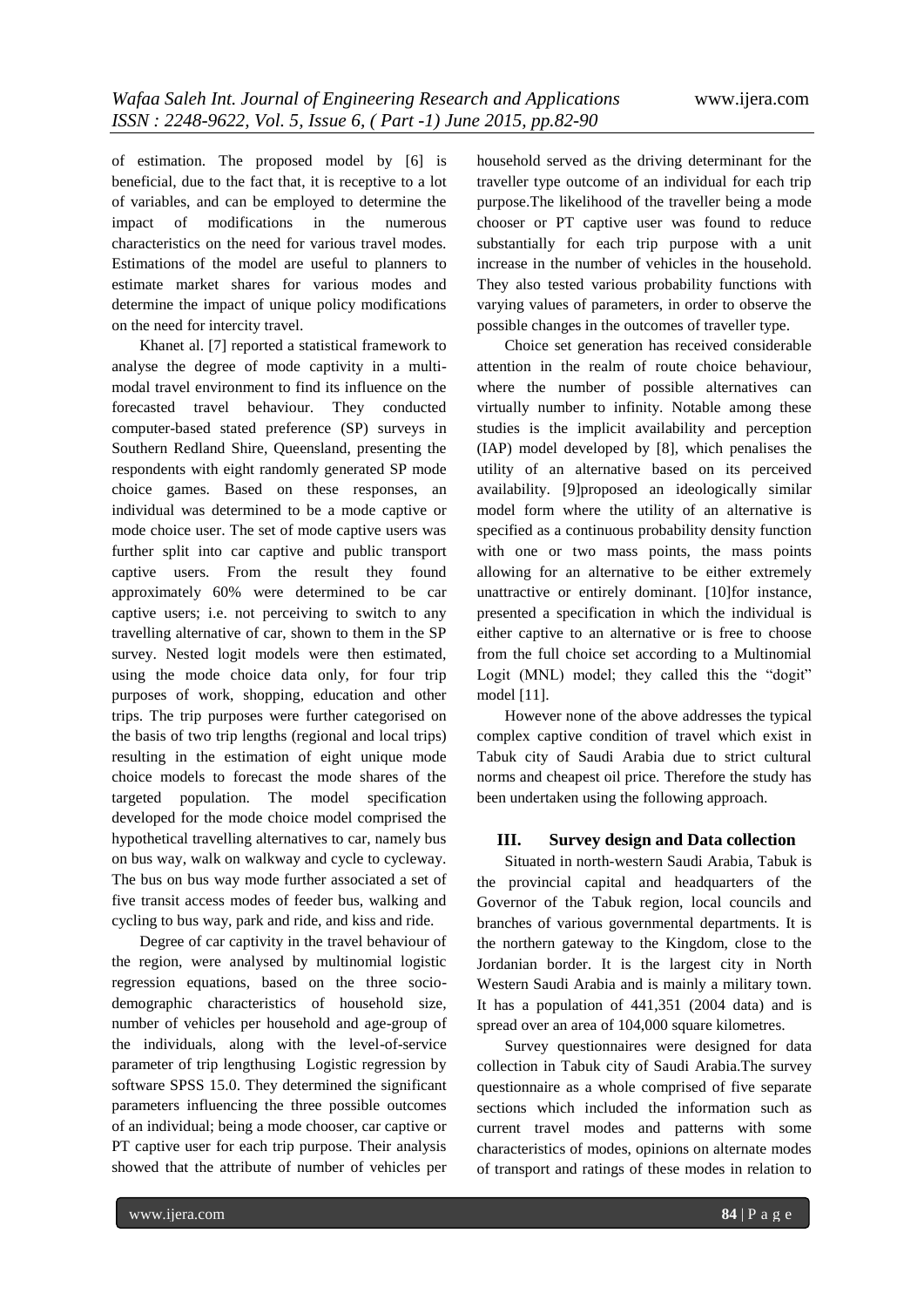a number of different criteria and personal data which included age, marital status and family positioning along with others. For further details of survey structure see[4]. In total 1200 surveys were distributed throughout the city of Tabuk.

A total of 515 completed surveys were returned which gave an overall response rate of 42.9 % for the study as a whole. Questionnaires were distributed in different sectors in order to cover all workplaces in Tabuk. This includes: Health services (Hospitals, Health care centres, Military's hospital), Educational services (Boys' Schools, Girls' schools, University of Tabuk, Prince Fahad bin Sultan University), Military sector (King Faisal Airbase, King Abdulaziz Military City), Security Sector (Police, Traffic Department, Border Guard, Civil Defence), Private sector (Banks, Consultants, Saudi Electricity Company, Saudi Telecom Company), Tabuk Municipality and Water Authority.

#### **IV. Descriptive analysis**

Al-Atawi and Saleh[5]report on the socio economic factors from the data collected and their effect on the choice of mode of transport. The results show that cultural and gender factors are fundamental. In this paper, the aim is to further investigate the factors which lead to the choice of mode of travel, the extent of captivity of the private car and the potential of other modes in travel to work trips. It should be mentioned here that in Saudi Arabia only male members of the family have access to car driving while female members are not allowed todrive. They have to be driven by a male member of the family, use a contracted driver, private driver or a hired driver. Therefore, the female travellers are completely captive in terms of driving a car. The rest of the analysis in this paper is based on the modes used by male travellers to work trips and their reported mode of travel for these trips.

The householdsurvey data has been assessed and analysed using a number of statistical software. The preliminary analysis of the data show that just over 50% of the survey respondents were male (55.1%) while the rest are female. From a total 233 males respondent, about 45.2 % of them specified that they have access to a private car and have valid driving licences. When asked about the main mode to travel to work 66% of male respondents reported that they use the car on daily basis or at least 4-5 times a week as the main travel option. Another 16% reported they

have a choice of one of two possible modes of travel. Another 10% of male respondents reported that they have a choice of two other modes as well as the private car to consider for the journey to work.

The rest of the male population of the sample reported as choices of modes of travel than the reported above. From the results, it seems that bus, taxi and other combinations have not shown significance in the modes chosen for male member. For further discussions of the results see [4]. For the respondents who show that they use other modes of travel than the private car, car sharing was the most popular option. About 15% of all male respondents expressed that they use informal car sharing as their mode of travel to work. In addition, for those male respondents who reported that they use more than one option to travel to work, the private car and the informal car sharing were the most popular options there.

Income data, family position, having a driving license and mode of travel were also collected and analysed. From the results with respect to family position, it was seen that 91.4 % of family heads indicted that they hold a licence and 98.9 % of wives indicated that they did not hold a licence. 87.5 % and 71.1 % of eldest sons and sons respectively indicated that they held a driving licence while 84.1 % of daughters indicated that they did not hold a licence.

It was also seen that 69.4 % of those individuals, whom indicated that their income was below 4000 SAR did not hold a valid driving licence, while 58.5 % of those in the 4000-8000 SAR income bracket indicated that they hold a valid driving licence. For the 8001-12000 and 12001-18000 SAR income brackets it was seen that 71.9 % and 61.7 % of the respondents for these income brackets held valid driving licences. In the 18001-25000 SAR wage bracket, it was seen that 56.5 % of the respondents indicated that they did not hold a driving licence while likewise in the 25001-30000 SAR bracket it was seen that 60 % of the respondents did not hold a valid licence. For those whom indicated that they had an income greater than 30000 SAR it was seen that 53.8 % of these did not hold a driving licence either.

With regard to work place for the male respondents, statistics show that the highest response rate was from individuals in education whom drove to work.

This accounted for 19.8% of all male responses to the questionnaire. The second most popular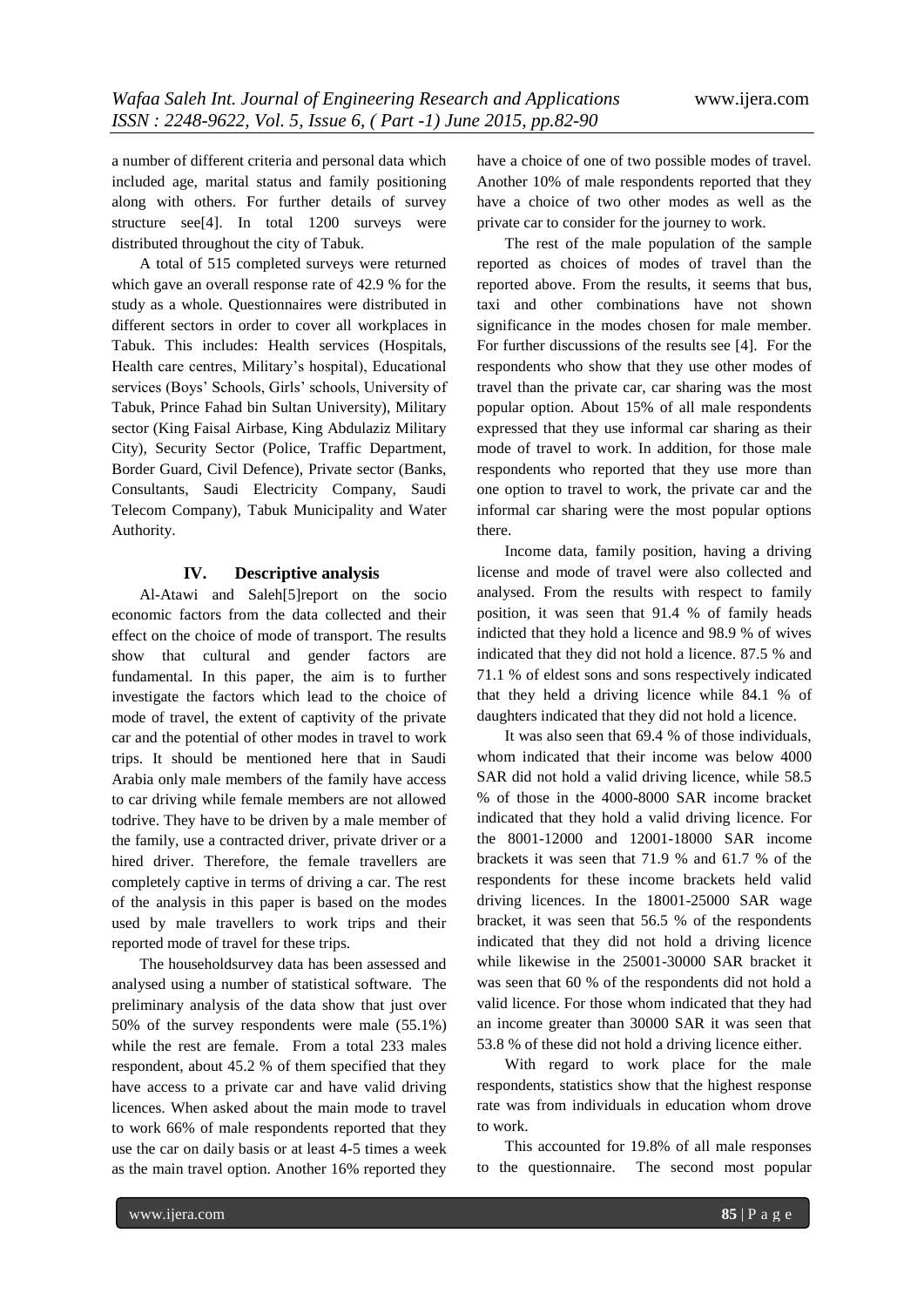combination was also seen to be from individuals in the education sector indicating that they used an informal car share at some stage during the working week.

## **V. Investigation of captivity of car use**

In this section, we investigate captivity of male work travellers to the car. Firstly,by analysing the perceived valuations of relevant attributes of the subsample of those being males and use the cars as their mode to travel to work (see for example [1] for a similar approach); then secondly by modelling the level of captivity of those males who travel to work by cars using mixed logit analysis.

# **5.1 Investigation of the perceived valuations of relevant attributes for captivity**

In this section, the key factors considered to have an impact on captivity include: comfort, convenience, environment, flexibility, reliability, safety and cost. Table 1 shows the average value assigned by each subject to each of these attributes. It should be noted here that these values were reported regardless of whether or not the respondent use the mode. From the Table1, it appears that the means of the values assigned to each attribute are similar amongst captive individuals and non-captives. The lack of a clear difference in this case is clear; that is Captive subjects have preferences identical to non-captives.

| <b>Attributes</b> | <b>CAPTIVITY</b>  |       |                  |       |
|-------------------|-------------------|-------|------------------|-------|
|                   | $0$ (non captive) |       | 1 (captive male) |       |
|                   | <b>Mean</b>       | Count | Mean             | Count |
| Comfort           | 0.12              | 114   | 0.13             | 223   |
| Convenience       | 0.11              | 114   | 0.11             | 223   |
| Environment       | 0.09              | 114   | 0.10             | 223   |
| Flexibility       | 0.11              | 114   | 0.11             | 223   |
| Reliability       | 0.12              | 114   | 0.12             | 223   |
| Safety            | 0.13              | 114   | 0.12             | 223   |
| Cost              | 0.13              | 114   | 0.11             | 223   |
| Time              | 0.12              | 114   | 0.13             | 223   |
| Total             | 0.95              | 114   | 0.95             | 223   |

**Table1: Perceived average valuations of relevant attributes**

Then respondents were asked about the importance of the different attributes to the choice of mode of travel. Table 2 shows that the average relative valuation of the different attributes which affect the choice of mode of travel varies between the captives and non-captives from 12% (for the travel cost) to 30% (for environmental impacts). In other words, referring to the mode of transport actually used, captive subjects tend to value some attributes

higher than non-captives (assign a value higher than average). These attributes include environmental impacts, comfort, flexibility and travel time. Travel costs showed the least value in terms of its perceived importance between captives and non-captives as cheaper oil price in the region for captive male drive. For non captive driver travel time was most important attributes for mode choice.

| Table 2: Importance of different criteria to the choice of mode of travel |  |  |
|---------------------------------------------------------------------------|--|--|
|---------------------------------------------------------------------------|--|--|

| Criteria                                                    | Valuation of attribute for captivity |                  |              |                      |                              |
|-------------------------------------------------------------|--------------------------------------|------------------|--------------|----------------------|------------------------------|
|                                                             | $0$ (Non captive)                    | 1 (Captive Male) | % difference | Chi-square statistic | p-value                      |
| Comfort                                                     | 3.456                                | 4.404            | 27%          | 90.208               | $.000*$                      |
| Environmental                                               | 2.772                                | 3.614            | 30%          | 60.987               | $.000*$                      |
| Flexibility                                                 | 3.272                                | 4.040            | 23%          | 77.719               | $.000*$                      |
| Reliability                                                 | 3.509                                | 4.251            | 21%          | 78.808               | $.000*$                      |
| <b>Travel Cost</b>                                          | 3.544                                | 3.969            | 12%          | 46.826               | $.000*$                      |
| <b>Travel Time</b>                                          | 3.570                                | 4.349            | 22%          | 79.827               | $.000*$                      |
| * The Chi-square statistic is significant at the .05 level. |                                      |                  |              |                      |                              |
| of 1<br>Degrees                                             | 5                                    |                  |              |                      |                              |
| freedom                                                     |                                      |                  |              |                      |                              |
| www.ijera.com                                               |                                      |                  |              |                      | $86 \mid P \text{ a } g \in$ |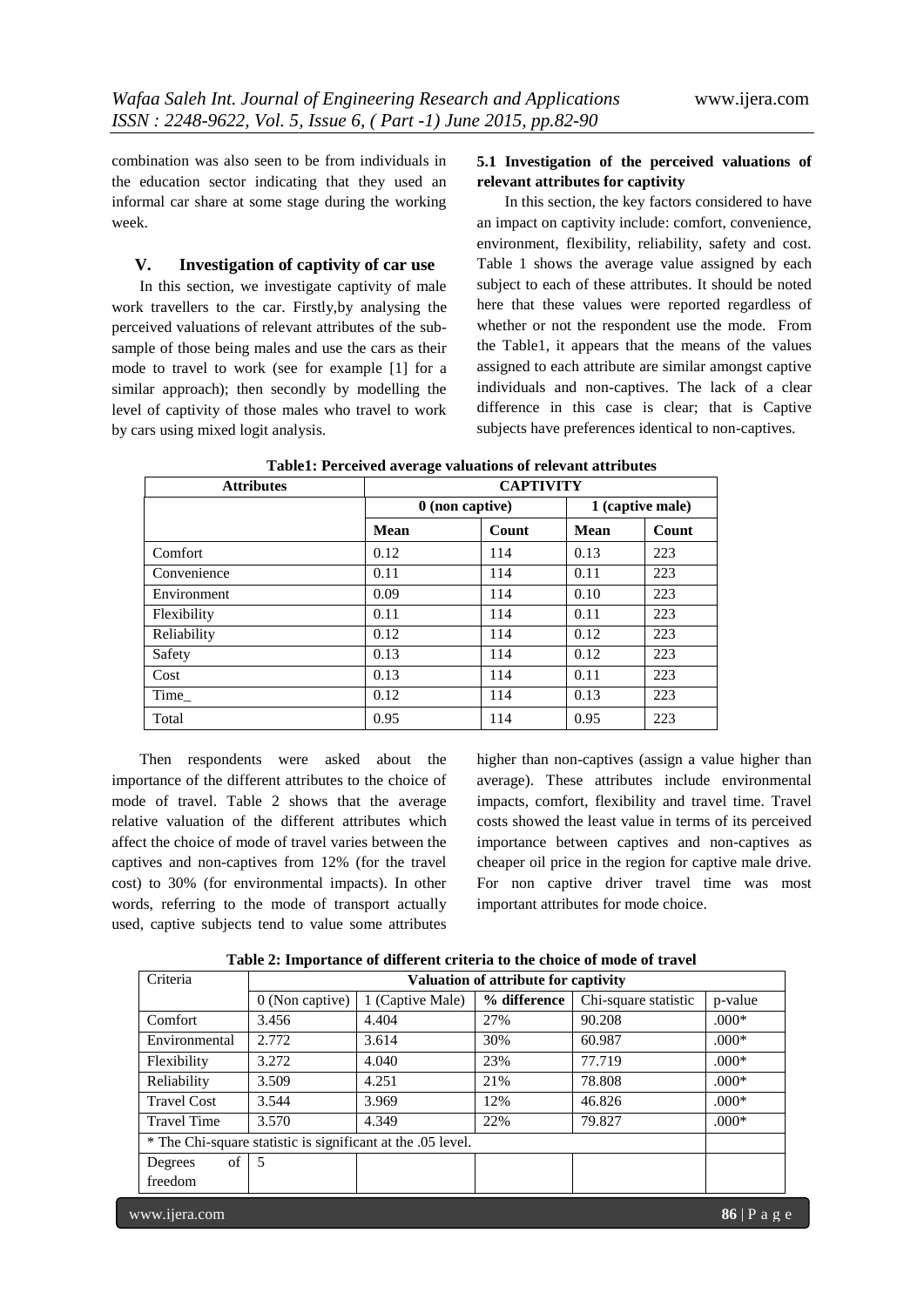In summary, the above investigation shows that *Captive* subjects are not characterised for having special preferences compared with the sample average (table 2); and they are in average significantly more satisfied than the sample with regard to comfort, environment impact, flexibility, reliability, transport costs and travel times.

#### **5.2 Modelling Captivity**

The analysis of the data collected as a result of the questionnaires has been modelled using a mixed logit model. The details of this model and the results achieved shall now be discussed.The formulation of the mixed logit model begins by specifying a function that determines traveller choice, it is written as (see also [12], [13] and [14]) equation 1:

-------------------- *Equation (1)* where  $U_{it}$  is the propensity function that determines the probability of discrete choice option j for an individual  $t$ ;  $X_{it}$  is a vector of observed variables such as traveller attributes, travelling characteristics etc, the alternatives, socio-economic characteristics of the respondent and descriptors of the decision context and choice task itself (eg task complexity in stated choice experiments) in choice situation t;  $\beta_t$ and  $\varepsilon_{it}$  are not observed by the analyst and are treated as stochastic influences. Within a logit context we impose the condition that  $\varepsilon_{it}$  is independent and identically distributed (iid) extreme value type.

 $β_t$  is a vector of parameters associated with  $X_{jt}$ ; and  $\varepsilon_{it}$  is error term. Instead of assuming that  $\beta_t$  does not vary over observations as in the standard logit formulation, the mixed logit model has  $\beta_n$  as a vector of estimable parameters for discrete outcome n, which varies across the observed individuals. The variation is with density f(βθ), where θ is a vector of parameters of the density distribution. In most applications, mixed models specify the density f to be continuously distributed, such as normal, log-normal (which restricts the impact of the estimated parameter to be strictly positive or negative), triangular and uniform function (see [14] for a thorough discussion on the selection of the distribution of the random parameters).

The mixed logit model can be estimated by two different ways, although both will lead to the same results. The first way, known as random parameter specification, involves specifying each  $\beta_t$  associated with an attribute of an alternative as having both a mean and a standard deviation (i.e. it is treated as a

random parameter instead of a fixed parameter). The second way, known as the error components approach, treats the unobserved information as a separate error component in the random component. Since the standard deviation of a random parameter is essentially an additional error component, the estimation outcome is identical [14].

The presence of a standard deviation of a beta parameter accommodates the presence of preference heterogeneity in the sampled population. This is often referred to as unobserved heterogeneity. While one might handle this heterogeneity through data segmentation (eg a different models for each trip length range) and/or attribute segmentation (eg separate betas for different trip length ranges), the challenge of these segmentation strategies is in picking the right segmentation criteria and range cutoffs and indeed being confident that one has accounted for the unobserved heterogeneity by observed effects. A random parameter representation of preference heterogeneity is more general; however such a specification carries a challenge in that these parameters have a distribution that is unknown. Selecting such a distribution has plenty of empirical challenges (see below). As shown below the concern that one might not know the location of each individual's preferences on the distribution can be accommodated by retrieving individual-specific preferences by deriving the individual's conditional distribution based (within-sample) on their choices (ie prior knowledge)

After model estimation, there are many outputs for interpretation. An early warning – parameter estimates typically obtained from a random parameter or error components specification should not be interpreted as stand-alone parameters but must be assessed jointly with other linked parameter estimates. For example, the mean parameter estimate for travel time, its associated heterogeneity in mean parameter (eg. for trip length) and the standard deviation parameter estimate for travel time represent the marginal utility of travel time associated with a specific alternative and individual.

Maximum likelihood estimation of mixed logit models is computationally cumbersome as a result of the required numerical integration of the logit formula over the distribution of the random and unobserved parameters[13]. Therefore, the parameter vector is estimated by maximising the simulated loglikelihood function. Random draws and Halton draws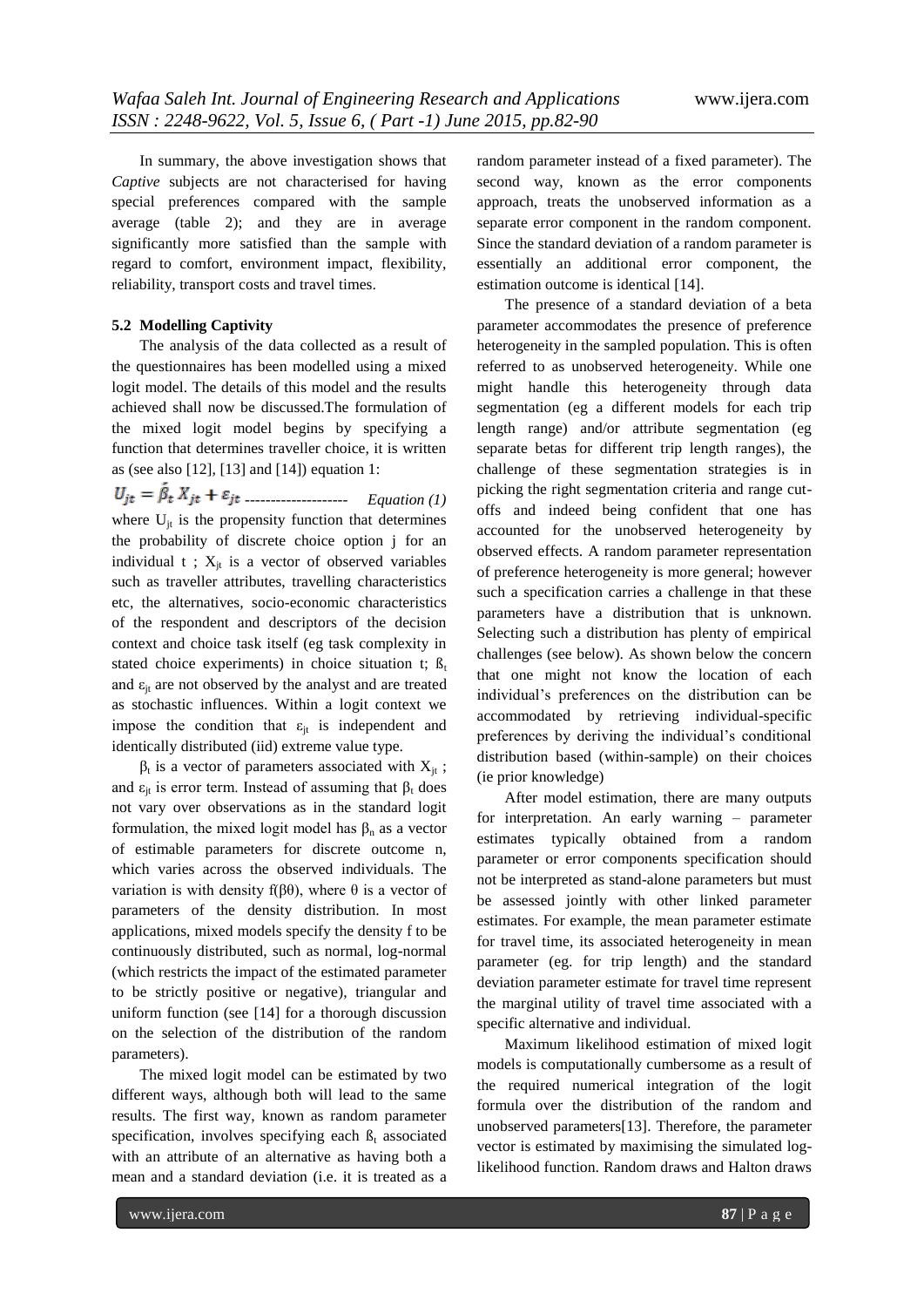have been typically employed in literature, of which the latter has been reported (see for instance, [13]) to provide a more efficient distribution of draws for numerical integration and involve far fewer draws to achieve convergence. Halton sequences that are more generally used in existing empirical studies are thus adopted in the present case study.

In this case, the dependent variable takes a value "1"for those captive male subjects (223) who always drive to work and "Zero" is the value assigned to other subjects. Figure 1below shows the percentages of males drivers in terms of mode captivity. From the figure, those choosing "drive only", "using two different modes to travel to work", "using three different modes to travel to work during a typical week", and "others".

In this case, the dependent variable takes a value "1" one for those captive male subjects (223) who always drive to work and "0" Zero is the value assigned to other subjects. Figure 1below shows the percentages of males drivers in terms of mode captivity. From the figure, those choosing "drive only", "using two different modes to travel to work", "using three different modes to travel to work during a typical week", and "others".



**Figure 1: Percentage of male travellers and mode captivity**

#### **5.3 Modelling Captivity using mixed logit model**

The present study estimates the mixed logit model to explore the effects of various characteristics which affect captivity of the mode of transport. In this research, the respondent was asked to report on

the mode chosen, the reasons for the choice by him/herself as well as reporting on other household and travel characterises. The responses taken from each member of the family on behaviour of other members of his/her family could not be assumed to be independent and hence the errors of each respondent's responses are correlated. Therefore, a mixed logit specification could be more appropriate than other typical models such as logit/probit models. Moreover, the un-measured variables could result in unobserved heterogeneity, and therefore the mixed logit model would seem to be a more appropriate model to use.

Table 3 presents the model estimation results for the mixed logit model. For determining whether a mixing distribution is appropriate for specific variables within a mixed logit model, we compare when the estimated standard error for each random parameter is significantly different from zero. The parameter whose standard error is found to be significantly different from zero is assumed to be random across the observations. The highest likelihood was obtained with the uniform distribution hypothesis.

The Mixed Logit Model –as shown in Table 3 shows that the captivity of car is positively correlated with "salary level" of members of family while negatively correlated with the "number of cars in household" and "cost to fill the petrol". This is logically acceptable since as expected individuals with highest income level would be more likely to be captives to their cars and not showing interest in using other modes of travel. On the other hand as the number of vehicles in the household increases, it seems that it is more likely that an individual would be more willing to share a journey with other members of the family as a form or car sharing for example. When the perceived costs to fill the petrol are high, it was found that travellers' captivity to the car is lowered. There has been a negative relationship between captivity and costs of filling petrol. Moreover, the variable reflecting "How often you fill petrol in your car" was seen to be randomly distributed with a uniform distribution which is unlikely to be independent of systematic components and random component variances are unlikely to be constant between or within individuals, time periods and locations[15].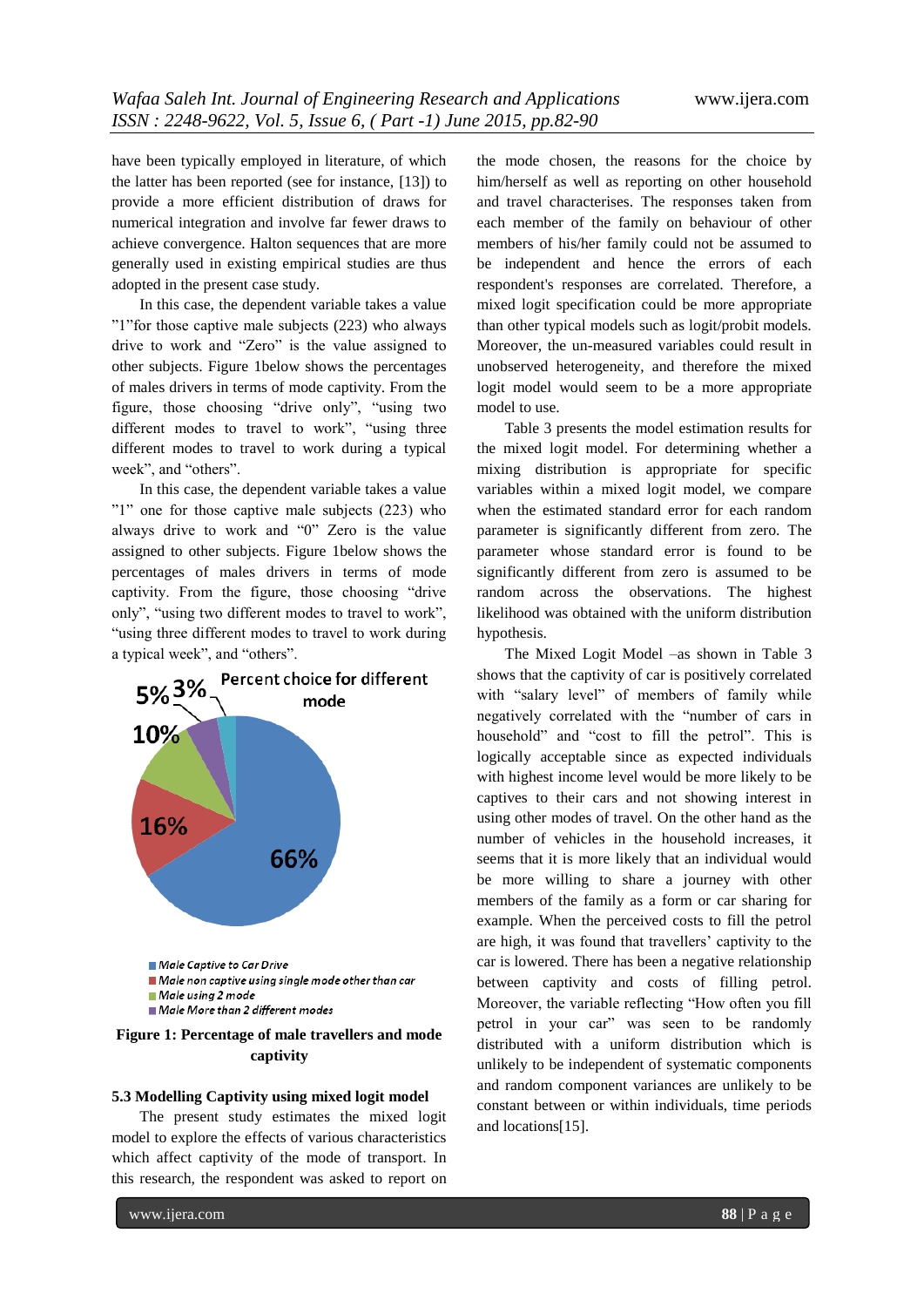| Table 3: Mixed logit model estimation results for captive driver                                 |                  |                                        |              |                |  |  |
|--------------------------------------------------------------------------------------------------|------------------|----------------------------------------|--------------|----------------|--|--|
| <b>Variable</b>                                                                                  | <b>Parameter</b> | <b>Standard</b>                        | t-statistics | <b>P-value</b> |  |  |
|                                                                                                  | estimate         | Error                                  |              |                |  |  |
|                                                                                                  |                  |                                        |              |                |  |  |
| <b>Fixed Parameters</b>                                                                          |                  |                                        |              |                |  |  |
| Constant                                                                                         | $-0.952$         | 0.516                                  | $-1.844$     | 0.065          |  |  |
| Indicator variable for How many cars does your<br>Household have                                 | $-0.603$         | 0.213                                  | $-2.829$     | 0.005          |  |  |
| Indicator<br>variable<br>for<br>How<br>much<br>(approximately) does it cost you to fill your car | $-0.051$         | 0.021                                  | $-2.420$     | 0.016          |  |  |
| Indicator variable for What is your salary and in<br>which level $(1-7)$                         | 0.588            | 0.224                                  | 2.629        | 0.009          |  |  |
| <b>Random Effect Parameter</b>                                                                   |                  |                                        |              |                |  |  |
| Indicator variable for how often do you fill the<br>petrol                                       | 1.332            | 0.558                                  | 2.388        | 0.017          |  |  |
| Standard deviations of parameter distributions                                                   | 1.490            | 0.684                                  | 2.178        | 0.029          |  |  |
| <b>Summary Statistics</b>                                                                        |                  |                                        |              |                |  |  |
| Number of Observations:337(Observation with Dep=0                                                |                  | (non captive) 114 and Observation with |              |                |  |  |
| Dep=1 (Captivity to drive) 223 case)                                                             |                  |                                        |              |                |  |  |
| Restricted log-likelihood (Constant only): -234.2837                                             |                  |                                        |              |                |  |  |
| Log likelihood at convergence:-167.9520                                                          |                  |                                        |              |                |  |  |

## **VI. Conclusions**

Mode choice models play an important role in supporting transportation planning decisions and have been extensively investigated by several researchers. Unlike in developed countries, fewer mode choice studies have been reported in developing countries. Travel choice decisions may vary considerably between developed and developing countries because of the difference in vehicle ownership levels, mobility needs, travel, and activity characteristics. In particular, several context-specific features of travel and mode choice behaviour in developing countries (e.g., predominance of two wheelers, captivity, lower value of time) remain to be understood[1]. Therefore the main goal of this paper is to investigate the issue of car captivity in Saudi Arabia and characteristic of captive travellers and its modelling in Tabuk city in Saudi Arabia, using data from a household survey which was carried out as part of the study.

While it is well recognised that Saudi women have been characterised and criticised of being captives in terms of their access to driving private cars, this study found that men also can be captives in terms of their total dependence on the private car.

Results show that almost all Saudi males have access to the private car. However, in this case, there is captivity in the context of lack of alternatives and confinement to a fewer number of modes.

From the results, those males choosing "drive only" represent 66% of all respondents; these are assumed to be captive to the car. Those who are "using two different modes to travel to work" represent 16% of total male respondents in the sample. Another 10% of then stated that they are "using three different modes to travel to work during a typical week" while 8% reported different opinions.

The results obtained from the Mixed Logit Model show that the captivity of car is positively correlated with "salary level" of members of family while negatively correlated with the "number of cars in household" and "cost to fill the petrol". This is logically acceptable since as expected individuals with highest income level would be more likely to be captives to their cars and not showing interest in using other modes of travel. On the other hand as the number of vehicles in the household increases, it seems that it is more likely that an individual would be more willing to share a journey with other members of the family as a form or car sharing for